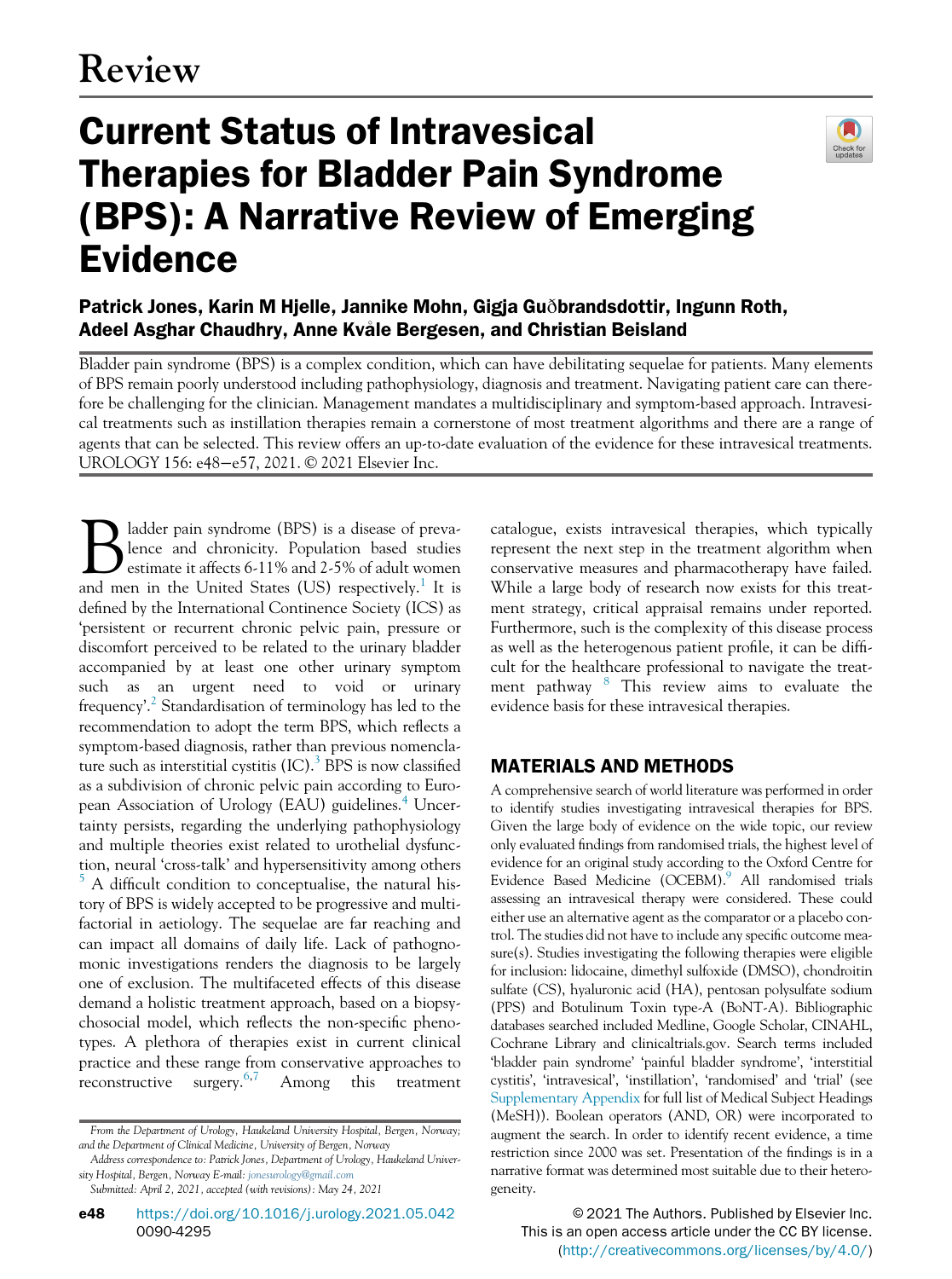### RESULTS

Overall, 15 studies satisfied the inclusion criteria. Breakdown of number of studies for each intervention was as follows: lidocaine  $(n = 2)$ , heparin  $(n = 0)$ , lidocaine/heparin combination  $(n = 2)$ HA  $(n = 1)$ , CS  $(n = 2)$ , HA/CS combination  $(n = 2)$ , PPS  $(n = 1)$ , DMSO  $(n = 1)$  and BoNT-A  $(n = 4)$ .

## INSTILLATION THERAPIES

#### Lidocaine

Lidocaine, a non-selective sodium channel blocker, is a well-known and powerful local anaesthetic agent owing to its ability to block pain but allow the patient to remain conscious [\(Table 1\)](#page-2-0).<sup>10</sup> It has been used as a treatment strategy for BPS since the first description in  $1989$ .<sup>[11](#page-8-11)</sup> When alkalinisation of Lidocaine is performed, a greater proportion of the drug is stabilised into its non-ionised form and the resulting pharmacokinetic profile provides improved bladder permeability, thus allowing the drug to reach the submucosal plexus of the bladder.[10](#page-8-10) Consequently, peak concentrations of lidocaine are achieved much faster.<sup>[12](#page-8-12)</sup> In 2001, Henry et al first demonstrated this in a non-randomised comparative study  $(n = 24)$  and since this time studies investigating lidocaine for BPS have exclusively used alkalinised preparations ([Table 2](#page-4-0)).<sup>[13](#page-8-13)</sup> Of note alkalinisation of lidocaine also prevents drug precipitation if it is combined with heparin. In 2009, Nickel reported findings from a multi-centre randomised trial.<sup>[14](#page-8-14)</sup> 102 patients received daily instillation of either alkalinised lidocaine or placebo and were followed up one month later. Peak concentrations of <2 micrograms/ml were reported (toxicity occurs >5 micrograms/ml) and subjects receiving lidocaine reported significantly greater symptom improvement  $(30\% \text{ and } 9.6\%, P = 0.012)$ . The latter was measured using a 7-point Likert scale from 'markedly worse' to 'markedly improved'. In 2019, Offiah et al reported findings from the only other randomised study reported since 2000.<sup>[10](#page-8-10)</sup> 24 participants were assigned to receive either 20ml of 2% alkalinised lidocaine  $(n = 16)$  or 20ml of normal saline  $(n = 8)$  for 20 minutes. In the former group, more than half (11/16) responded well to lidocaine as determined by a significant increase in maximum bladder capacity (192ml vs 262ml,  $P = 0.005$ ). This was measured using urodynamics. Pain scores, measured using the Central Sensitisation Inventory (CSI) before and after the procedure, revealed significant reduction in pain for the lidocaine group but no difference for the saline group. No changes in maximum bladder capacity were recorded after saline instillation. However, 5/16 participants in the lidocaine group did not respond to this treatment as determined by the lack of improvement in maximum bladder capacity and furthermore, pain scores were significantly worse. Lidocaine instillation has been reported for use as a diagnostic test for BPS to promote exploration of alternative causes for symptoms in non-responders. However, another theory is that BPS can be due to both peripheral and central pain signaling.<sup>[10](#page-8-10)</sup> In a proportion of patients with BPS, it is believed that central

sensitivity syndromes (CSS) dominate and non-response to lidocaine instillation may be explained by this theory.

#### Dimethyl Sulfoxide (DMSO)

First discovered as a byproduct during wood pulp production, DMSO is an organic solvent, which holds analgesic properties and displays high membrane penetration.<sup>[15](#page-8-15)</sup> Yoshimura reported the largest randomised study investigating effects of DMSO and the only one to satisfy our inclusion criteria.<sup>[16](#page-8-16)</sup> Across 24 centres, 96 patients were enrolled in a 12-week treatment course. Of note, all patients received lidocaine instillation for 15 minutes before this was drained and either DMSO or placebo (normal saline) was administered. The DMSO group were found to have significantly greater improvement in O'Leary Symptom Index (OSI) score (-5.2 vs -3.4,  $P = 0.00188$ , a validated patient reported outcome measure (PROM) with items on bothersome urinary symp-toms and pain.<sup>[17](#page-8-17)</sup> However, DMSO did not demonstrate superiority over placebo at the end of the treatment course. 69.4% ( $n = 34$ ) of the treatment arm experienced an adverse event (AE), however the majority (67.3%) of these were mild in nature. A characteristic associated with DMSO is garlic odour (metabolic by-product), which 4%  $(n = 2)$  of the group reported. Additional disadvantages of DMSO include the possible temporary symptom flare and the requirement for ophthalmologic surveillance due to risk of lens opacification [\(Table 1](#page-2-0)). However, this has only been recorded in animal studies.<sup>[18](#page-9-0)</sup>

#### Glycosaminoglycan (GAG) Layer Treatments

In 1975, Parsons et al identified the GAG layer, a mucous barrier, which covers the bladder urothelium.<sup>19</sup> The importance of this "barrier effect" is considered paramount in engineering therapeutic solutions.[20](#page-9-2) Natural constituents of this layer include heparin, CS and HA. "Replenishment" strategies aim to restore these architectural components.

#### Heparin

Heparin is administered with the aim of enhancing the native urothelial environment.<sup>[21](#page-9-3)</sup> In clinical practice, it is commonly combined with lidocaine. Best known for its application in medicine as an anticoagulant, intravesical heparin does not reach the systemic circulation and no effect on coagulation is incurred. While there have been no recent randomised trials investigating the role of heparin as a monotherapy, there have been randomised studies comparing combined effect of lidocaine and heparin. In 2012, Parsons et al used placebo (sodium carbonate) as a comparator. $^{22}$  $^{22}$  $^{22}$  36 patients were recruited and post treatment evaluation using Global Assessment Response (GAR) revealed improvement in symptoms compared to placebo (50 vs 30%,  $P = 0.013$ ). 36% recorded minor AEs such as pain and dizziness. In a subsequent study, the same intravesical combination was compared against lidocaine monotherapy.<sup>[23](#page-9-5)</sup> The former significantly reduced bladder pain (38% versus 13%,  $P = 0.029$ ) and urgency (42% versus  $8\% P = 0.003$ ).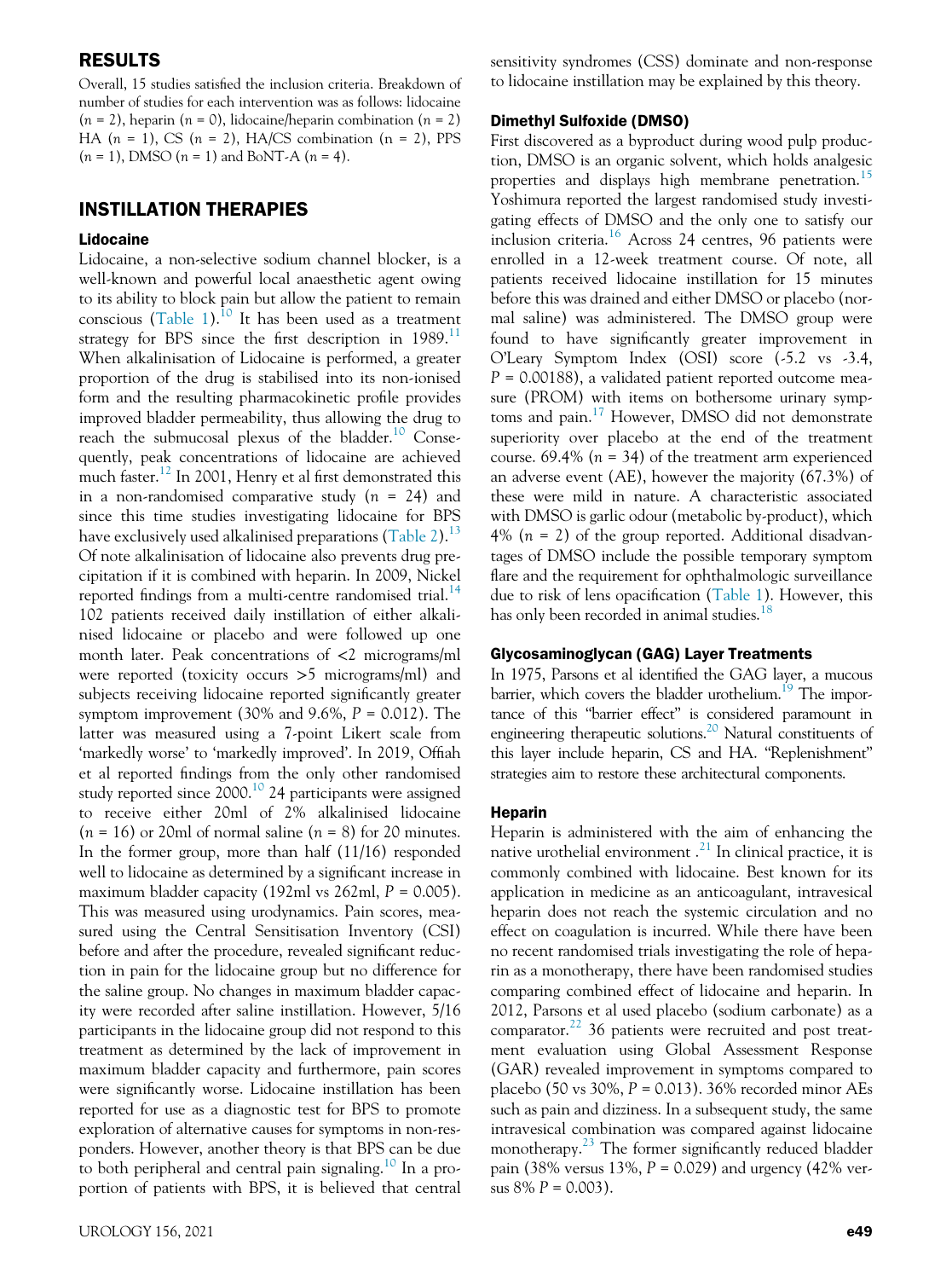#### Table 1. Overview of available intravesical therapies

| Therapy                     | Lidocaine                                                                                       | Heparin                                                                            | HA                                                                                                 | CS                                                                     | <b>PPS</b>                                                                | <b>DMSO</b>                                                                                         | BoNT-A                                                                                                                           |
|-----------------------------|-------------------------------------------------------------------------------------------------|------------------------------------------------------------------------------------|----------------------------------------------------------------------------------------------------|------------------------------------------------------------------------|---------------------------------------------------------------------------|-----------------------------------------------------------------------------------------------------|----------------------------------------------------------------------------------------------------------------------------------|
| Mechanism of action         | Anaesthetic                                                                                     | Replenish GAG layer                                                                | Replenish GAG layer                                                                                | Replenish GAG layer                                                    | Replenish GAG layer                                                       | Anti-inflammory<br>Muscle relaxant                                                                  | Reduction of<br>dysfunctional<br>muscle<br>hyperactivity                                                                         |
| Dosage                      | 10-20ml of 2% (2-<br>400mg)<br>+ alkalinization<br>(Urolieve®/<br>PSD597/<br>$USP^{\circledR})$ | $10-$<br>50 000 units                                                              | 40mg/50ml<br>(Cystistat $\mathbb{B}$ )                                                             | 20ml of 2%<br>(Uracyst $\mathbb{B}$ )                                  | 200mg in 30ml<br>saline<br>(Elmiron $\mathbb{B}$ )                        | 50 mL of 50%<br>solution<br>(Rimso-50 $^{\circledR}$ )                                              | 50-200 units<br>(Dysport®/<br>$BOTOX^{\circledR})$                                                                               |
| Instillation time<br>(mins) | 30-45                                                                                           | 30-60                                                                              | 30                                                                                                 | 30                                                                     | 20                                                                        | 10-20                                                                                               | n/a                                                                                                                              |
| Common<br>regimes           | Once weekly for 6<br>weeks +<br>Monthly<br>maintenance as<br>required                           | Up to 3 times a<br>week for 2-12<br>weeks<br>Monthly<br>maintenance as<br>required | Once weekly for 4-6 weeks +<br>Monthly maintenance as<br>required                                  | Once weekly for 4-6 weeks<br>$+$<br>Monthly maintenance as<br>required | Once weekly for 4-6<br>weeks $+$<br>Monthly<br>maintenance as<br>required | Once weekly for 6-8<br>weeks<br>Monthly<br>maintenance as<br>required                               | 10-40 injections per<br>procedure. No<br>consensus on<br>frequency<br>thereafter.                                                |
| Common<br>Combinations      | Lidocaine + heparin<br>$(U$ rigen <sup>®</sup> )                                                |                                                                                    | $HA + CS$<br>(iAluril <sup>®</sup> )                                                               |                                                                        | + lidocaine<br>(no pre-formulated<br>version available)                   | + heparin<br>(no pre-formulated<br>version available)                                               | Nil                                                                                                                              |
| Possible side effects       | Pain,<br>Irritation<br>UTI                                                                      | Pain,<br>Irritation<br>UTI                                                         | Pain,<br>Irritation<br>UTI                                                                         | Pain,<br>Irritation<br>UTI                                             | Pain,<br>Irritation<br>UTI<br>Headache<br>Hair loss                       | Pain<br>Irritation<br>UTI<br><b>Dizziness</b><br>Flare ups<br><b>Transient chemical</b><br>cystitis | Pain<br>Irritation<br>UTI<br>Haematuria<br>Urinary retention<br>Sepsis<br><b>Bladder ulceration</b><br>Reactive arthritis        |
| Advantages                  | Rapid onset                                                                                     | Minor side effects                                                                 | More favourable side effect profile<br>No additional checks needed<br>Self-administration possible |                                                                        | Self-administration<br>possible                                           | Self-administration<br>possible<br>Only agent with<br>FDA approval                                  | Offers another line<br>of treatment to<br>patients beyond<br>instillation and<br>less invasive than<br>reconstructive<br>surgery |
| Disadvantages               | Short half life<br>Short duration of<br>effect                                                  | Optimal dosing not<br>known                                                        | >70% patients experienced minor adverse events in trials<br>Not approved in USA                    |                                                                        | Headache<br>Ophthalmology<br>checks required<br>No RCT                    | Pain if instillation<br>time > 20 mins<br>Garlic odour<br>(urine, skin,<br>breath)                  | Patient needs to<br>learn self<br>catheterisation<br>More invasive -<br>Injection required                                       |

<span id="page-2-0"></span>e50

UROLOGY 156, 2021 UROLOGY 156, 2021

Continued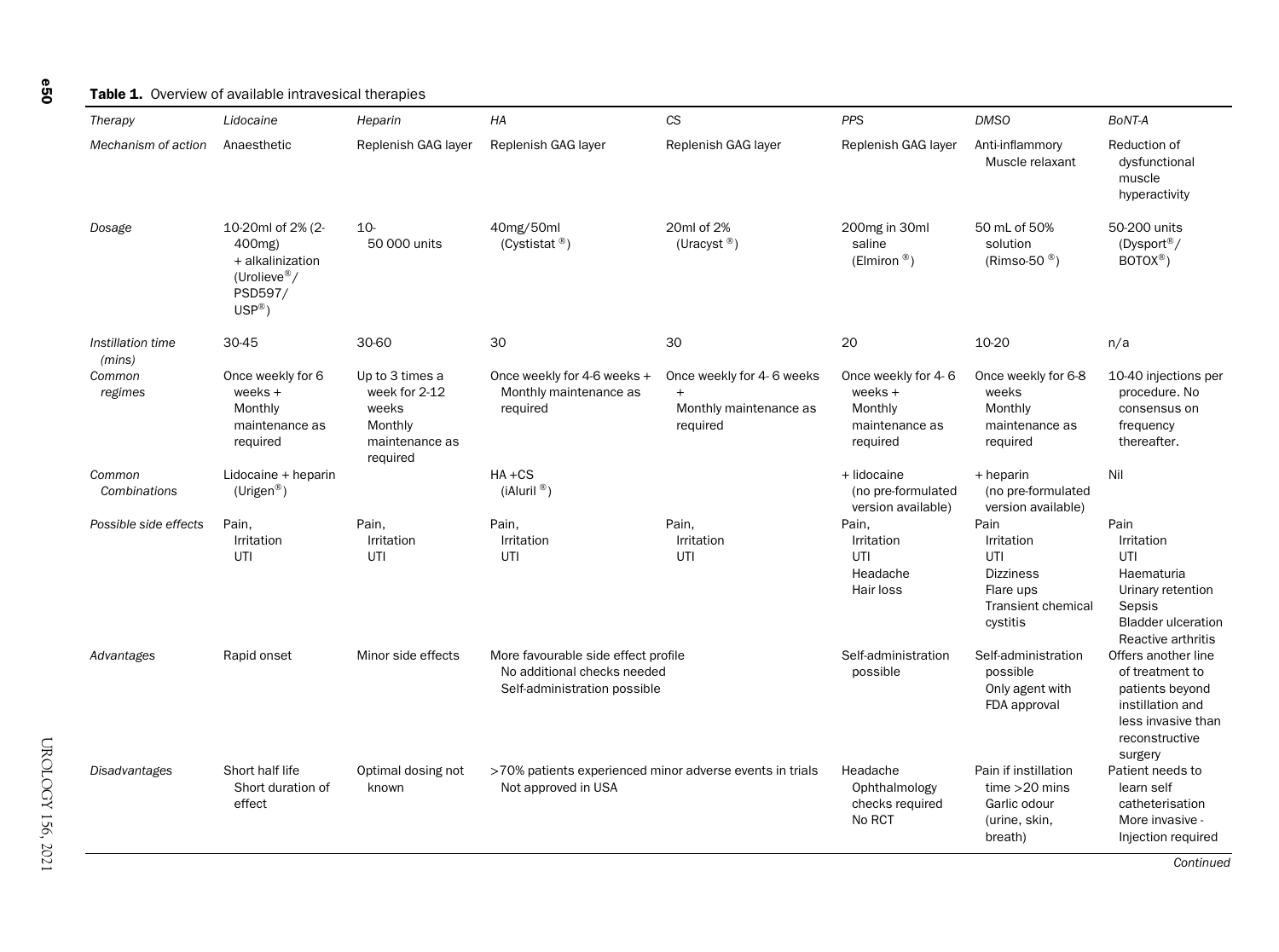Table 1. Continued

| Therapy | Lidocaine | Heparin | HA | <b>CS</b> | <b>PPS</b>                       | <b>DMSO</b>                                                                                                                                                                                                                                                                                               | BoNT-A                                                                                                                                                                                   |
|---------|-----------|---------|----|-----------|----------------------------------|-----------------------------------------------------------------------------------------------------------------------------------------------------------------------------------------------------------------------------------------------------------------------------------------------------------|------------------------------------------------------------------------------------------------------------------------------------------------------------------------------------------|
|         |           |         |    |           | investigating<br>monotherapy use | Hypersensitivity<br>reaction reported<br>Need for 6 monthly<br>blood checks<br>including liver and<br>renal function<br>tests and<br>ophthalmology<br>exam<br>Rapid instillation<br>induces spasm<br>Not suitable in<br>patient with known<br>urothelial<br>malignancy as it<br>can cause<br>vasodilation | to breach bladder<br>urothelium<br>Drug leakage<br>outside bladder<br>May require<br>general<br>anaesthetic<br>Serious adverse<br>events reported e.<br>g., sepsis/reactive<br>arthritis |

| Shared                       | Allergy to drug or catheter                             |                                                                             |           |           |                                                       |                                      |           |  |  |  |
|------------------------------|---------------------------------------------------------|-----------------------------------------------------------------------------|-----------|-----------|-------------------------------------------------------|--------------------------------------|-----------|--|--|--|
| disadvantages                | Catheter irritation                                     |                                                                             |           |           |                                                       |                                      |           |  |  |  |
|                              | Very limited cost data                                  |                                                                             |           |           |                                                       |                                      |           |  |  |  |
|                              | Frequent hospital visits for treatment                  |                                                                             |           |           |                                                       |                                      |           |  |  |  |
|                              | May not improvement of symptoms                         |                                                                             |           |           |                                                       |                                      |           |  |  |  |
| Safe in pregnancy?           | Likely the safest and<br>not excreted in<br>breast milk | Likely safe but not<br>truly known known<br>but does not cross<br>placenta. | Not known | Not known | Not known but very<br>similar structure to<br>heparin | No. Teratogenic in<br>animal studies | Not known |  |  |  |
| EAU<br>recommendation        | Yes                                                     | Yes                                                                         | Yes       | Yes       | Yes                                                   | <b>NR</b>                            | Yes       |  |  |  |
| <b>AUA</b><br>recommendation | Yes                                                     | Yes                                                                         | <b>NR</b> | <b>NR</b> | Yes                                                   | Yes                                  | Yes       |  |  |  |

UTI <sup>=</sup> urinary tract infection.

HA <sup>=</sup> Hyaluronic Acid

CS = Chondroitin Sulfate

PPS <sup>=</sup> Pentosan polysulfate sodium

DMSO <sup>=</sup> Dimethyl sulfoxide

BoNT-A <sup>=</sup> Botulinum Toxin type-A

USA <sup>=</sup> United States of America

RCT <sup>=</sup> Randomised controlled trial

FDA <sup>=</sup> Food and Drug Agency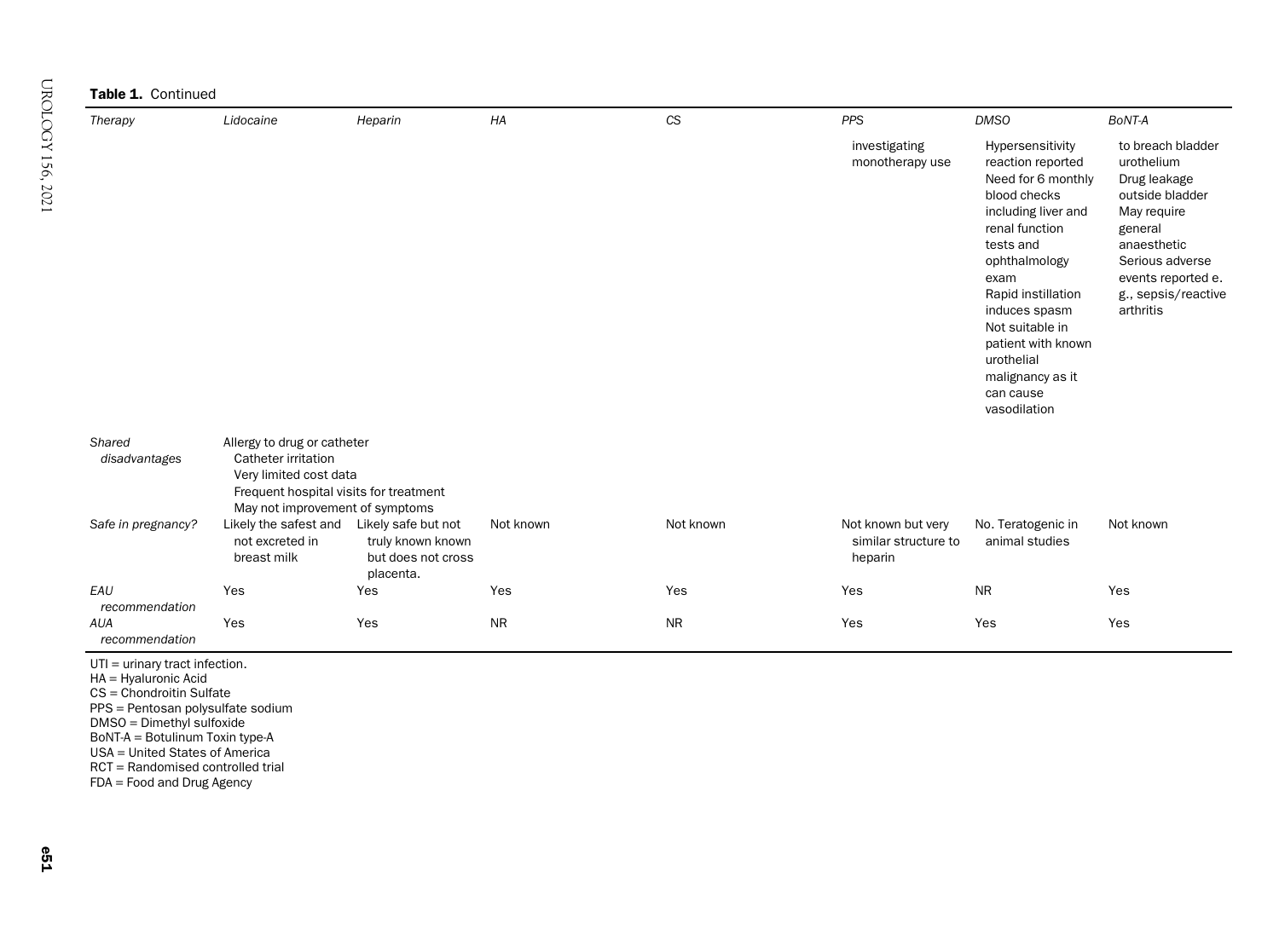#### Table 2. Overview of randomised trials published since 2000.

| Author/Country                               | Year | Comparator | Sample size | Formulation                     | Outcome<br>assessed                                     | Result                                                                                                                                                     | Adverse events                                                                                                                                        | Follow up<br>(months) |
|----------------------------------------------|------|------------|-------------|---------------------------------|---------------------------------------------------------|------------------------------------------------------------------------------------------------------------------------------------------------------------|-------------------------------------------------------------------------------------------------------------------------------------------------------|-----------------------|
|                                              |      |            |             |                                 | Lidocaine<br>(alkalinised)                              |                                                                                                                                                            |                                                                                                                                                       |                       |
| Nickel/<br>Canada <sup>14</sup>              | 2009 | Placebo*   | 102         | 50 mL of 50%                    | GRA<br>Pain<br>Urgency<br>Frequency                     | Significant<br>improvement**in overall<br>symptoms                                                                                                         | Fatigue ( $n = 4$ )<br>UTI $(n = 1)$ MSK pain<br>$(n = 2)$ , Dizziness $(n = 4)$ ,<br>Headache ( $n = 2$ ), Pain<br>$(n = 10)$                        | $\mathbf{1}$          |
| Offiah/<br>Republic of Ireland <sup>10</sup> | 2019 | Placebo*   | 24          | 20ml of 2%                      | Pain<br><b>Bladder capacity</b>                         | 11/16 receiving lidocaine<br>had improvement in both<br>pain **and capacity**<br>5/11 receiving lidocaine<br>had worse pain** and no<br>change in capacity | <b>NR</b>                                                                                                                                             | <b>NR</b>             |
|                                              |      |            |             |                                 | Heparin<br>None reported<br>HA                          |                                                                                                                                                            |                                                                                                                                                       |                       |
| Gülpinar/<br>Turkey <sup>25</sup>            | 2018 | <b>CS</b>  | 42          | 50 mL/120 mg                    | Pain<br>Frequency<br>Nocturia<br><b>ICSI</b>            | CS yielded greater<br>improvement in 24h<br>frequency and nocturia**<br>Both improved pain**                                                               | Nil                                                                                                                                                   | 6                     |
| Nickel/                                      | 2010 | Placebo*   | 65          | 20ml of 2%                      | CS<br>Pain                                              | No significant**                                                                                                                                           | 70.4% experienced atleast                                                                                                                             | 3                     |
| Canada <sup>26</sup>                         |      |            |             |                                 | Urgency<br>Voiding frequency<br>OSI                     | improvement compared<br>to control group                                                                                                                   | one adverse event. No<br>further details given                                                                                                        |                       |
| Nickel/<br>Canada $^{27}$                    | 2012 | Placebo*   | 98          | 20ml of 2%                      | Pain<br>Urgency<br>Voiding frequency<br><b>OSI</b>      | No significant**<br>improvement compared<br>to control group                                                                                               | 76.9% experienced atleast<br>one adverse event. No<br>further details given                                                                           | 2.75                  |
|                                              |      |            |             |                                 | PPS                                                     |                                                                                                                                                            |                                                                                                                                                       |                       |
| Davis/<br>USA <sup>31</sup>                  | 2008 | Placebo*   | 41          | 400mg mixed<br>with 30ml saline | <b>OSI</b><br>Pelvic pain<br>Urgency<br>Quality of life | Significant improvement**<br>in quality of life score in<br>treatment group<br>No differences (**) in<br>adverse events between<br>groups                  | Headache ( $n = 14$ )<br>Hair loss $(n = 3)$                                                                                                          | 4.5                   |
| Yoshimura/                                   | 2021 | Placebo*   | 96          | 50 ml 50% DMSO                  | <b>DMSO</b><br><b>OSI</b>                               |                                                                                                                                                            | Chest infection ( $n = 6$ )                                                                                                                           | $\mathbf{3}$          |
| Japan <sup>16</sup>                          |      |            |             |                                 | Voids/24hrs<br>Pain                                     | Significant improvement in<br>OPSI<br>No different in pain<br>between DMSO and<br>placebo                                                                  | Contusion ( $n = 3$ )<br>Pain $(n = 4)$<br>Bladder irritation ( $n = 4$ )<br>Urethral irritation (7)<br>Femur fracture $(n = 1)$<br>Vertigo $(n = 1)$ |                       |

UROLOGY 156, 2021 UROLOGY 156, 2021

<span id="page-4-0"></span>e52

Continued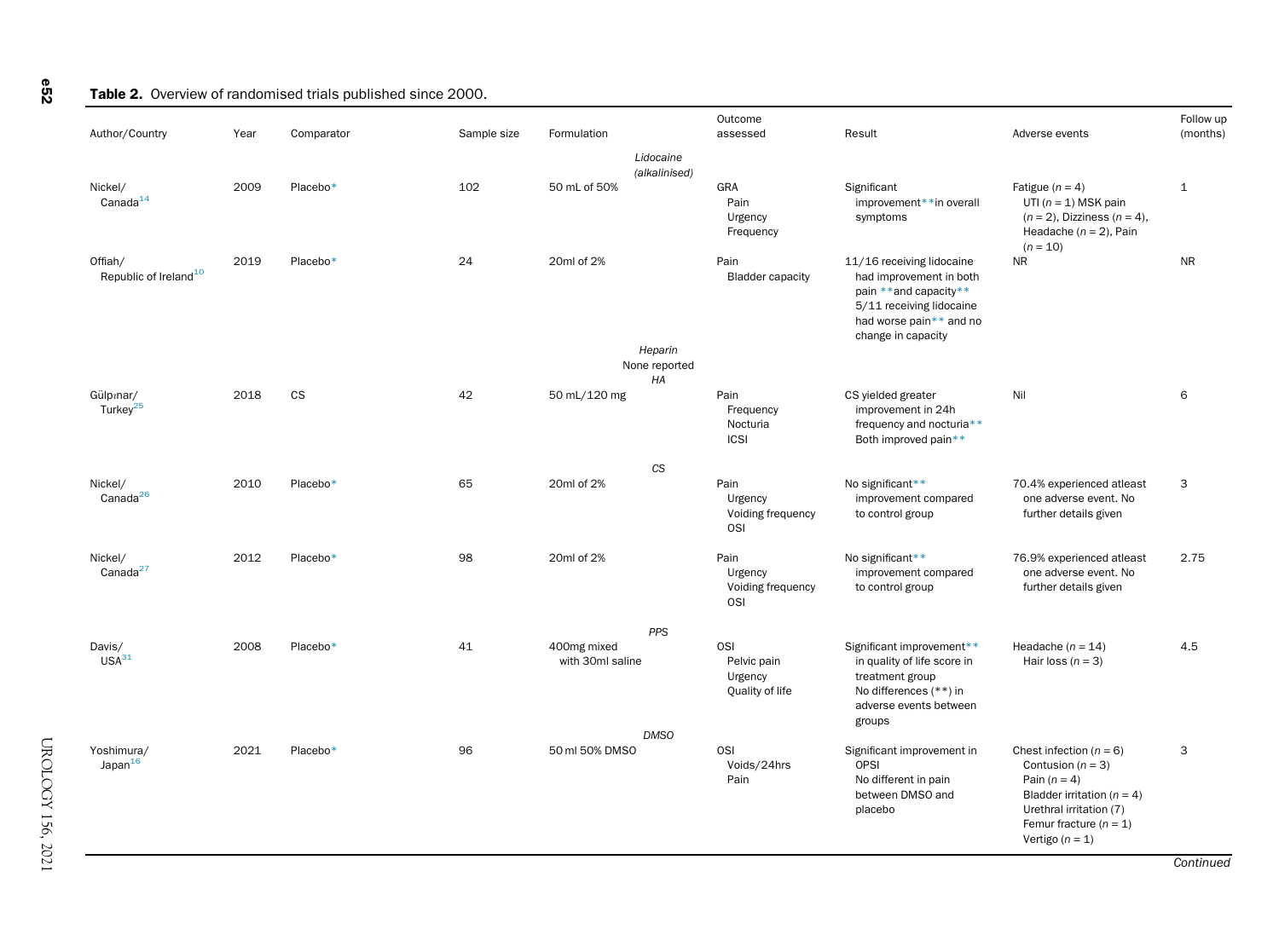<span id="page-5-0"></span>

| Author/Country                                                | Year | Comparator                                   | Sample size | Formulation                                | Outcome<br>assessed                                        | Result                                                                                                    | Adverse events                                                                               | Follow up<br>(months) |
|---------------------------------------------------------------|------|----------------------------------------------|-------------|--------------------------------------------|------------------------------------------------------------|-----------------------------------------------------------------------------------------------------------|----------------------------------------------------------------------------------------------|-----------------------|
| Kuo/<br>Taiwan <sup>34</sup>                                  | 2009 | Placebo*                                     | 67          | BoNT-A<br>100-200 units                    | <b>OSI</b><br>Voids/24hrs<br>Pain                          | Only BoNT-A produced<br>significant improvement<br>in pain and bladder                                    | Haematuria ( $n = 3$ ), UTI<br>$(n = 3)$ , dysuria $(n = 10)$ ,<br>large PVR $(n = 7)$ , AUR | 3                     |
| Gottsch/<br>USA <sup>37</sup>                                 | 2011 | Placebo*                                     | 20          | 50 units                                   | <b>Bladder capacity</b><br>Pain<br><b>Stress</b><br>AUA-SI | capacity**<br>No improvements in any<br>parameters                                                        | $(n = 3)$ , CUR $(n = 2)$<br>Nil                                                             | 3                     |
| Kuo/<br>Taiwan <sup>35</sup>                                  | 2016 | Placebo*                                     | 60          | 100 units                                  | Pain<br>Voiding frequency<br><b>Bladder capacity</b>       | Improvement in pain and<br>bladder capacity**                                                             | Dysuria ( $n = 16$ )<br>UTI $(n=2)$<br>$AUR(n = 1)$<br>Haematuria ( $n = 1$ )                | 2                     |
| Manning/<br>Australia <sup>36</sup>                           | 2014 | Placebo                                      | 50          | 100 Units<br>Combination                   | <b>OSI</b><br><b>Bladder capacity</b>                      | Significant improvement**<br>in OLS                                                                       | UTI $(n = 7)$                                                                                | 3                     |
| Parsons/<br>USA <sup>22</sup>                                 | 2012 | Lidocaine + Heparin vs<br>Sodium bicarbonate | 36          | 50000 units + 200mg in<br>15 <sub>ml</sub> | Pain<br>Urgency<br>GRA                                     | Pain reduction over<br>12 hours (42%,<br>$P = 0.036$ ).<br>Reduction in urgency                           | 30% experienced adverse<br>event.<br>Breakdown not provided                                  | <b>NR</b>             |
| Parsons/<br>USA <sup>23</sup>                                 | 2015 | Lidocaine + Heparin vs<br>lidocaine          | 14          | 50000 units + 200mg in<br>15ml             | Pain<br>Urgency                                            | Combination significantly<br>reduces** pain and<br>urgency and GRA<br>outcome                             | Nil                                                                                          | <b>NR</b>             |
| Cervigni/<br>Italy <sup>28</sup>                              | 2016 | HA/CS vs DMSO                                | 88(2:1)     | 1.6%/2% vs 50%                             | Pain<br>Voiding<br>OSI<br><b>Bladder capacity</b>          | HS/CS ad DMSO both gave<br>improvement** in all<br>outcome measures but<br>no superiority between<br>them | HA/CS: $n = 52$<br>DMSO: $n = 39$                                                            | 6                     |
| $Oz$ k <sub>z</sub> d <sub>z</sub> k/<br>Turkey <sup>29</sup> | 2019 | HA vs CS vs HA/CS                            | 72          | <b>NR</b>                                  | Pain<br>Voiding<br><b>OSI</b>                              | Significant improvement**<br>in quality of life<br>assessment when<br>combination therapy<br>used         | UTI $(n = 5)$<br>Haematuria ( $n = 3$ )                                                      | 24                    |

\* =normal saline

 \*\* =statistically significant (P <sup>&</sup>lt;0.05)OSI <sup>=</sup> O'Leary Symptom IndexGRA <sup>=</sup> Global Assessment ResponseMSK <sup>=</sup> MuskuloskeletalAUA-SI <sup>=</sup> American Urological Association- Symptom IndexBCG <sup>=</sup> Bacillus Calmette GuerinHA <sup>=</sup> Hyaluronic AcidCS <sup>=</sup> Chondroitin SulfatePPS <sup>=</sup> Pentosan polysulfate sodiumDMSO <sup>=</sup> Dimethyl sulfoxideBoNT-A <sup>=</sup> Botulinum Toxin type-AUSA <sup>=</sup> United States of America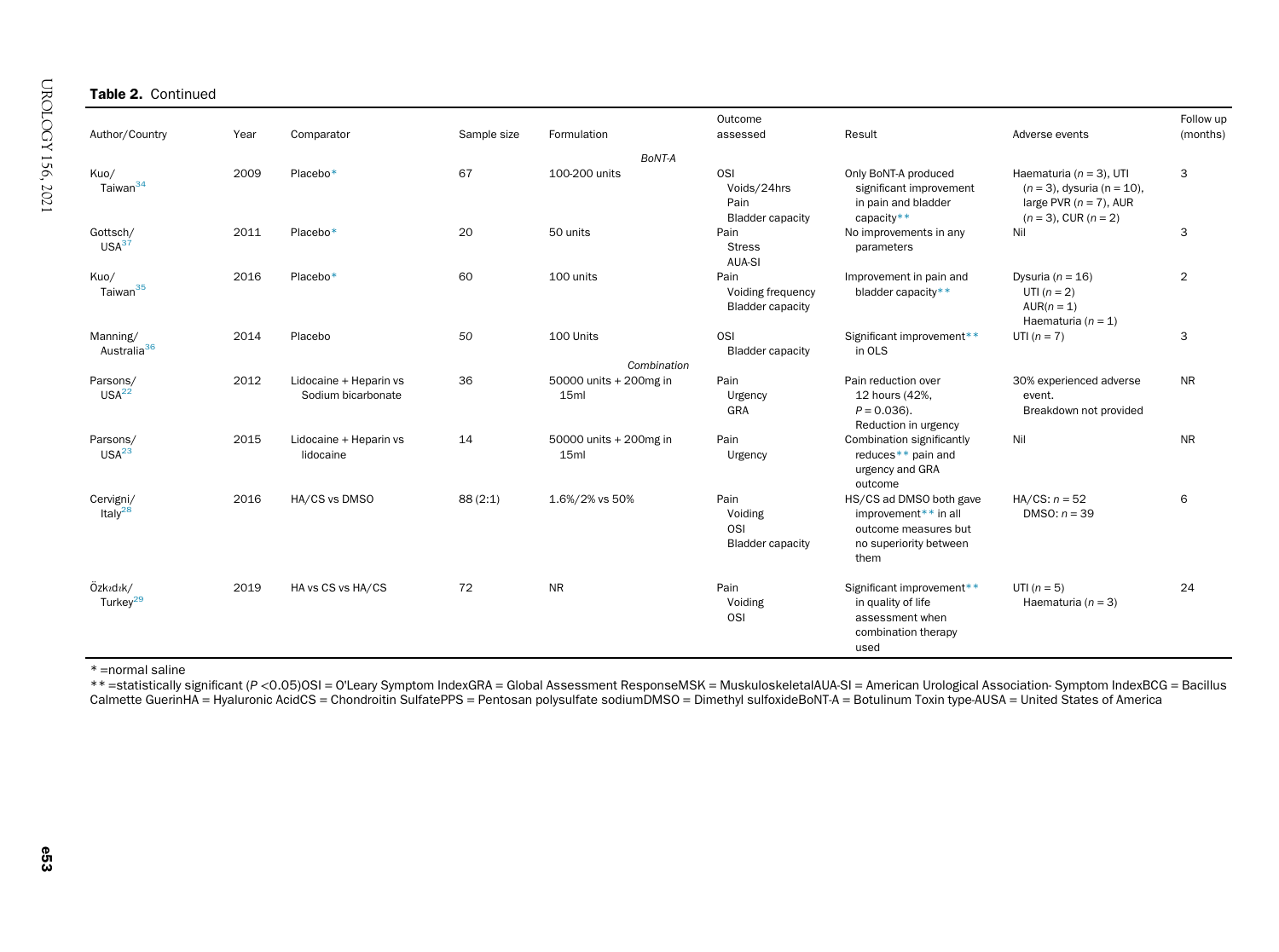#### Hyaluronic acid (HA) and chondroitin sulfate (CS)

These agents act to proliferate the GAG layer and restore this protective coating. While both receive a status of recommendation among EAU guidelines, they do not hold approval by the US Food and Drug Agency (FDA) and they are not recommended by the AUA guidelines. $4,24$  $4,24$ There exist limited studies investigating their use. Gülpinar et al randomised 42 patients to receive either one of these agents.<sup>[25](#page-9-19)</sup> At 6 months follow up, both agents were shown to significantly reduce pain  $(P \le 0.001)$ , however CS was superior in regard to reducing 24-hour frequency (P <0.001) and was the only agent to significantly improve nocturia (P <0.001). No AEs were recorded in either treatment arm. Overall, the authors concluded that CS yielded greater clinical improvement for patients. One theory for this may be that CS constitutes a higher proportion (26%) of the integral proteins, which make up 80-90% of the natural GAG layer. Nickel et al reported findings from two consecutive multi-centre studies investigating CS as a monotherapy.<sup>[26](#page-9-20)[,27](#page-9-21)</sup> However, in both studies, none of the improvements observed for outcomes related to pain, frequency and urgency were statistically significant. 70.4% of the treatment group experienced at least one AE and 16.3% discontinued the treatment during the study. The authors determined that if patients are counseled, they will have a 38% chance of clinical response to CS. As these studies were carried out across more than 10 centres, they may be interpreted to reflect a more 'real life' clinical experience with CS. There have been two subsequent studies, which have investigated the outcomes associated with a combined HS/CS instillation.<sup>28[,29](#page-9-23)</sup> Cervigni et al randomised 88 women to either receive HA/CS or DMSO.<sup>28</sup> Significant improvements were yielded for both treatment arms for voiding frequency, pain and bladder capacity; however, no superiority was found to favour either one of these treatments. Ozkadak et al randomised 72 patients to receive either HA, CS or combined HA/CS and they were fol-lowed up over the 24-month treatment course.<sup>[29](#page-9-23)</sup> The greatest improvement in pain was recorded in the HA/CS group although it was not significantly better than either of the other treatment arms ( $P = 0.15$ ). However, improvement in both urgency and Health Related Quality of Life (HRQoL) score were significantly better in the former treatment group ( $P = 0.04$  and  $P = 0.02$  respectively).

#### Pentosan Polysulfate Sodium (PPS)

PPS is a semi-synthetic agent, which also serves to repair the damaged GAG layer. Most studies on PPS investigate the oral form. However, a limitation of this administration method is that only 1-3% reaches the bladder and a six-month course is required.<sup>[30](#page-9-24)</sup> Application was therefore trialed intravesically in order to increase the potential therapeutic efficacy. By directly targeting the "diseased organ", higher drug concentrations can be administered while minimising the risk of systemic toxicity. However, there has only been one randomised trial on intravesical PPS in the past twenty years and this was in a small sample  $(n = 41).$ <sup>[31](#page-9-25)</sup> Oral and intravesical PPS were compared against oral PPS and intravesical placebo. At week 12, there was significantly greater improvement in median OSI score compared to placebo group (-46% vs -24%,  $P = 0.04$ ). Of note, a significant reduction in voiding frequency was only recorded among placebo group. Also, all subjects experienced AEs during the trial (range 2-15 per person) and the commonest was headache  $(n = 14)$ , 66.7%). PPS associated maculopathy has been reported elsewhere and therefore ophthalmological checks are mandated according to use also.<sup>[24](#page-9-18)</sup>

#### INJECTION THERAPIES

#### Intra-detrusor injection of Botulinum Toxin type-A (BoNT-A)

The first urological application of BoNT-A was described in 1988 for use in spinal cord injury patents with detrusor −sphincter dyssynergia.[32](#page-9-26) As well as manipulate detrusor contractility, it has been found in rat models to affect sen-sory transmission and display anti-inflammatory effects<sup>[33](#page-9-27)</sup> The high molecular mass of this neurotoxin (150 kDA) means that it cannot penetrate the bladder urothelium.<sup>[33](#page-9-27)</sup> Cystoscopy and injection are therefore required to deliver it to the submucosal nerve plexus.

In 2009, Kuo et al randomised 67 patients who had previously failed conventional treatments, to receive either hydrodistension and BoNT-A (100-200 units(U)) or hydrodistension alone.<sup>[34](#page-9-28)</sup> Only treatment in the BoNT-A arm rendered significant improvement in bladder capacity and reduction in pain scores. Dosage increase from 100U to 200U did not yield any additional benefit. 3/44 patients experienced acute urinary retention (AUR). The need for patients to potentially self-catheterise is a recognised disadvantage. Later, the same author group repeated the study (fixed dose of 100U), but the placebo group received sub-urothelial injections of normal saline. $35$  Improvements in pain (VAS) and bladder capacity (ml) were significantly greater in the treatment arm compared to placebo (-2.6 vs 0.9,  $P = 0.021$  and  $+67.8$  vs -45.4,  $P = 0.020$ ). Manning et al recruited patients with chronic BPS to a similar study and while there was a significant improvement in a small number of patients, there was no overall improvement in outcome measures associated with BoNT-A.<sup>[36](#page-9-30)</sup> Gottsch et al randomised patients to BoNT-A or injection with a placebo (normal saline). $37$  Injections in this study were placed peri-urethrally, in order to block urethral sensory (afferent) fibres, which mediate sensory signals and add to the detrusor reflex. However, no improvements were reported across any of the outcome measures. Great variation in success achieved with BoNT-A has therefore been reported. Evans et al demonstrated no difference in efficacy when trigone placement of BoNT-A injections was compared to a standard, trigone sparing template. $38$ 

## NON RECOMMENDED THERAPIES

Several intravesical therapies are not recommended. While BCG has been investigated, its superiority for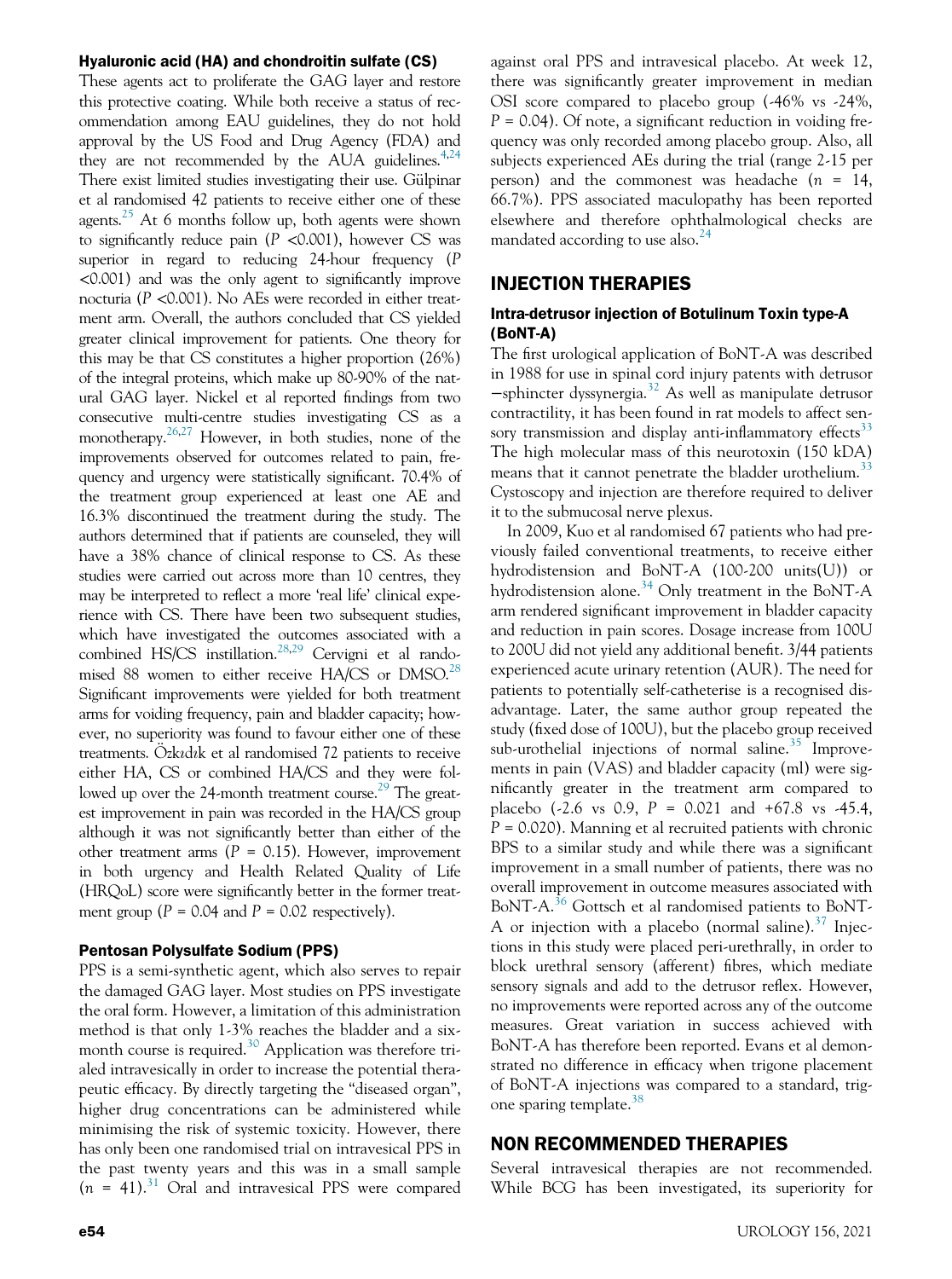<span id="page-7-0"></span>

improving BPS symptoms has not been demonstrated.<sup>[39](#page-9-33)</sup> Moreover, any benefits of its use do not outweigh the potentially serious adverse events. Resiniferatoxin (RTX) is a vanilloid receptor and ultrapotent capsaicin analogue, which desensitize C fibres transmitting pain. $40$  Despite promising results in animal studies, this has not been reproduced in humans. High pressure (>80 to 100 cm  $H_2$ 0), long duration (>10 minutes) hydrodistension is also recommended against given both the limited evidence demonstrating clinical benefit but also because of serious adverse events reported in observation studies performing it e.g., bladder rupture  $^{24}$  $^{24}$  $^{24}$  However, low pressure  $(< 80 \text{ cm H}_20$ ) and short duration  $(< 5 \text{ minutes})$  hydrodistension does remain a safe option in current clinical practice. An example of possible treatment pathway for intravesical therapies is given in [Figure 1](#page-7-0).

## FUTURE THERAPIES

As the quest for more efficacious treatments for BPS continues, new agents and delivery methods are the subject of continued research. Characteristics of an optimal intravesical therapy would be high penetration of the urothelium, long duration of effect and a strong morbidity profile. Ease of administration and cost efficiency are also important considerations. However, it is a challenge because the

urothelium is naturally highly impermeable and urine creates a hostile environment, which destabilises many agents.<sup>[31](#page-9-25)</sup>

A major limitation of most instillations is the short duration of benefit. A pivotal approach to overcome this has been the development of a novel drug delivery systems (DDS), which is implanted into the bladder and obviates the need for repeat catheterisation and provides longer drug exposure. One example is a continuous lidocaine releasing intravesical system (LiRIS) to deliver the drug over a 2-week period.<sup>[41](#page-9-35)</sup> Despite the theoretical advantages of such a system, which employs elastomeric polymers, few clinical studies have demonstrated its success. While the advent of BoNT-A has provided an additional treatment option, the need for injection renders it more invasive and painful for the patient. Recently, delivery of "injection free" intravesical BoNT-A has been developed. Liposomes (LPs), lipid vesicles with a phospholipid bilayer surrounding an aqueous core, appear to display the necessary properties to serve as a drug carrier.<sup> $42$ </sup> In 2017, Chuang et al performed a randomised trial comparing LP mediated BoNT-A (Lipo-BoNT-A) with standard BoNT-A delivery.<sup>[43](#page-9-37)</sup> While the former did improve pain and OSI scores, these were not significant compared to standard BoNT-A delivery. However, none of the patients receiving treatment with Lipo-BoNT-A experienced AUR.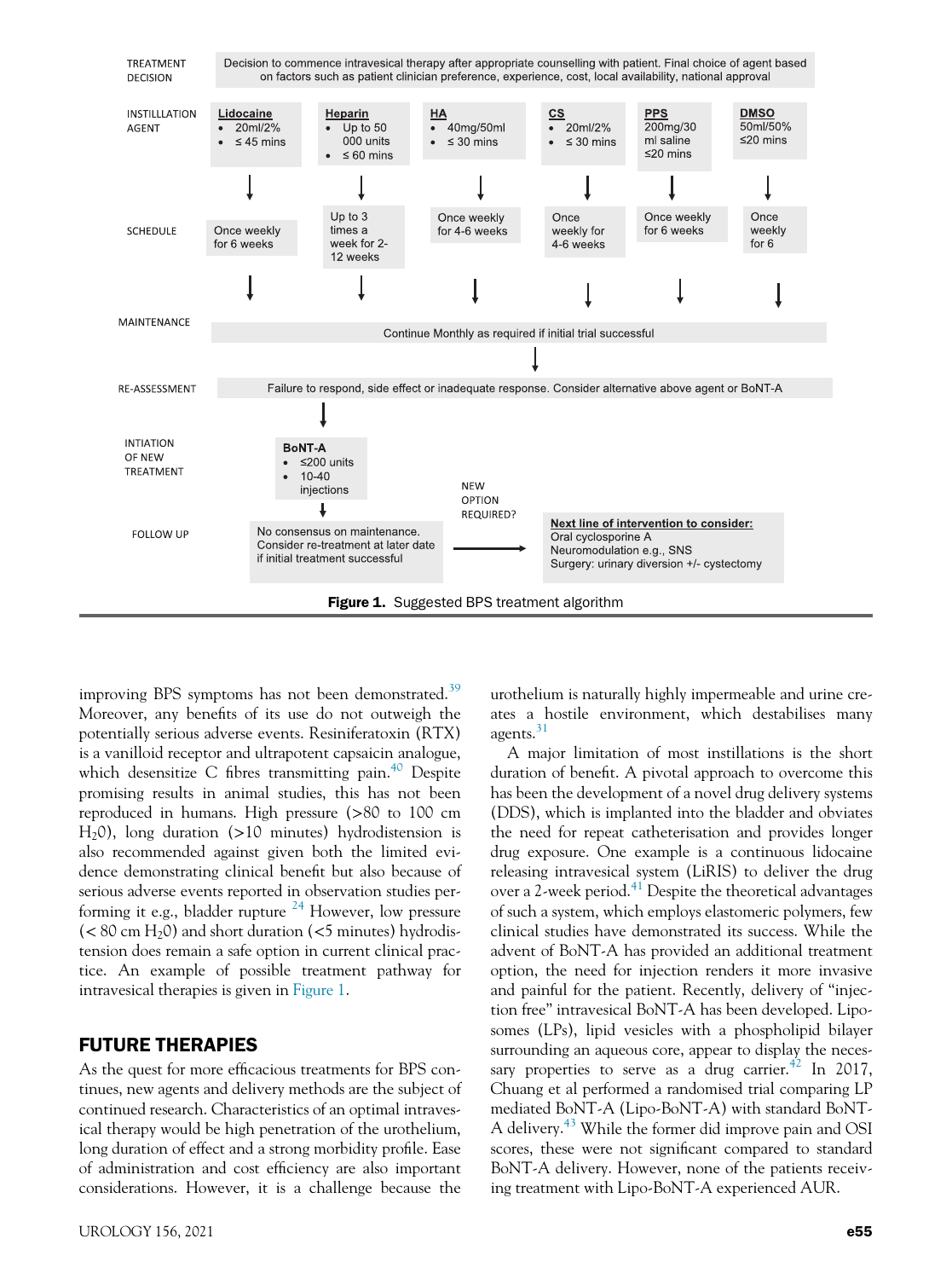<span id="page-8-20"></span>Tacrolimus, a potent immunosuppressive, is the latest drug to receive attention as a treatment option for BPS.<sup>44</sup>

# <span id="page-8-3"></span>LIMITATIONS AND IMPLICATIONS FOR PRACTICE

<span id="page-8-6"></span><span id="page-8-5"></span><span id="page-8-4"></span>The complex nature of BPS results in key limitations shared by all available studies. Challenges include older studies National Institute of Diabetes & Digestive & Kid-ney Diseases (NIDDK) criteria to determine inclusion.<sup>[24](#page-9-18)</sup> However, the definitions outlined in this earlier tool are more restrictive than recent symptom-based criteria. The varying results achieved across studies despite at times is likely in part due to the heterogenous phenotypes among BPS. Dosages and treatment protocols also vary widely. Furthermore, parameters to evaluate treatment response are not standardised and no BPS specific core outcome set is available. Development of an universal tool would provide a platform for future research. There is a paucity of randomised trials on these different therapies, which leads to guidelines largely relying on limited evidence and older studies in order to establish recommendations. These studies often have short follow up periods and small sample sizes. Future randomised trials are therefore required, which are designed with these shortcomings in mind. These will be of paramount importance in re-writing the next chapter of BPS treatment.

# <span id="page-8-10"></span><span id="page-8-8"></span><span id="page-8-7"></span>**CONCLUSION**

<span id="page-8-12"></span><span id="page-8-11"></span>BPS is a complex disease, and this is mirrored in the management pathway. Intravesical therapies are an integral part of the treatment strategy. A number of these exist in clinical practice, each with their respective advantages and disadvantages. Further randomised studies employing standardised outcome measures are warranted in order to ameliorate the available evidence basis.

## <span id="page-8-13"></span>FINANCIAL DISCLOSURES

Nil

## <span id="page-8-14"></span>CONSENT

Not applicable

# <span id="page-8-15"></span><span id="page-8-9"></span>SUPPLEMENTARY MATERIALS

Supplementary material associated with this article can be found in the online version at [https://doi.org/10.1016/](https://doi.org/10.1016/j.urology.2021.05.042) [j.urology.2021.05.042.](https://doi.org/10.1016/j.urology.2021.05.042)

#### <span id="page-8-16"></span><span id="page-8-0"></span>REFERENCES

- 1. Clemens JQ, Meenan RT, Rosetti MC, Gao SY, Calhoun EA. Prevalence and incidence of interstitial cystitis in a managed care population. J Urol. 2005 Jan;173:98–102. [https://doi.org/10.1097/01.](https://doi.org/10.1097/01.ju.0000146114.53828.82) [ju.0000146114.53828.82.](https://doi.org/10.1097/01.ju.0000146114.53828.82) discussion 102PMID: 15592041.
- <span id="page-8-17"></span><span id="page-8-1"></span>2. Available at: [https://www.ics.org/committees/standardisation/termi](https://www.ics.org/committees/standardisation/terminologydiscussions/icbps) [nologydiscussions/icbps](https://www.ics.org/committees/standardisation/terminologydiscussions/icbps) (Accessed online 1/3/21).
- <span id="page-8-2"></span>3. Doggweiler R, Whitmore KE, Meijlink JM, Drake MJ, Frawley H, Nordling J, et al. A standard for terminology in chronic pelvic pain

<span id="page-8-19"></span><span id="page-8-18"></span>syndromes: A report from the chronic pelvic pain working group of the international continence society. Neurourol Urodyn. 2017;36:984–1008. <https://doi.org/10.1002/nau.23072>. AprEpub 2016 Aug 26.

- 4. Engeler D, Baranowski AP, Borovicka J, Cottrell AM, Dinis Oliveira P, et al. Available online (EAU members. EAU Guidelines on Chronic Pelvic Pain. EAU Guidelines Office.. 2018.. Available at: [http://uroweb.org/wp-content/uploads/EAU-Guidelines-on-](http://uroweb.org/wp-content/uploads/EAU-Guidelines-on-Chronic-Pelvic-Pain-2018-large-text.pdf)[Chronic-Pelvic-Pain-2018-large-text.pdf.](http://uroweb.org/wp-content/uploads/EAU-Guidelines-on-Chronic-Pelvic-Pain-2018-large-text.pdf)
- 5. Nordling J, Staskin D, Yoshimura N. Etiology: Etiological and Pathogenic Theories of Interstitial Cystitis/Bladder Pain Syndrome. In: Hanno P, Nordling J, Staskin D, Wein A, Wyndaele J, eds. Bladder Pain Syndrome − An Evolution. Cham: Springer; 2018. [https://doi.](https://doi.org/10.1007/978-3-319-61449-6_7) [org/10.1007/978-3-319-61449-6\\_7](https://doi.org/10.1007/978-3-319-61449-6_7).
- 6. Osman NI, Bratt DG, Downey AP, Esperto F, Inman RD, Chapple CR. A Systematic Review of Surgical interventions for the Treatment of Bladder Pain Syndrome/Interstitial Cystitis. Eur Urol Focus. 2020. <https://doi.org/10.1016/j.euf.2020.02.014>. Feb 29:S2405-4569 (20)30071-7Epub ahead of print. PMID: 32127327.
- 7. Imamura M, Scott NW, Wallace SA, Ogah JA, Ford AA, Dubos YA, et al. Interventions for treating people with symptoms of bladder pain syndrome: a network meta-analysis. Cochrane Database Syst Rev. 2020 Jul 30;7:CD013325. doi: 10.1002/14651858. CD013325.pub2. PMID: 32734597.
- 8. Malde S, Palmisani S, Al-Kaisy A, Sahai A. Guideline of guidelines: bladder pain syndrome. BJU Int. 2018;122:729–743. [https://doi.org/](https://doi.org/10.1111/bju.14399) [10.1111/bju.14399.](https://doi.org/10.1111/bju.14399) NovEpub 2018 Jun 13. PMID: 29777618.
- 9. [Durieux N, Vandenput S, Pasleau F. M](http://refhub.elsevier.com/S0090-4295(21)00466-0/sbref0009)édecine factuelle: la [hi](http://refhub.elsevier.com/S0090-4295(21)00466-0/sbref0009)é[rarchisation des preuves par le Centre for Evidence-Based Medi](http://refhub.elsevier.com/S0090-4295(21)00466-0/sbref0009)cine d'[oOford \[OCEBM levels of evidence system\].](http://refhub.elsevier.com/S0090-4295(21)00466-0/sbref0009) Rev Med Liege. 2013;68:644–[649. DecFrench. PMID: 24564030.](http://refhub.elsevier.com/S0090-4295(21)00466-0/sbref0009)
- 10. Offiah I, Dilloughery E, McMahon SB, O'Reilly BA. Prospective comparative study of the effects of lidocaine on urodynamic and sensory parameters in bladder pain syndrome. Int Urogynecol J. 2019;30:1293–1301. <https://doi.org/10.1007/s00192-019-03892-2>.
- 11. Asklin B, Cassuto J. Intravesical lidocaine in severe interstitial cystitis. Case report. Scand J Urol Nephrol. 1989;23:311-312. [https://doi.](https://doi.org/10.3109/00365598909180345) [org/10.3109/00365598909180345.](https://doi.org/10.3109/00365598909180345) PMID: 2595329.
- 12. Digesu GA, Tailor V, Bhide AA, Khullar V. The role of bladder instillation in the treatment of bladder pain syndrome: Is intravesical treatment an effective option for patients with bladder pain as well as LUTS? Int Urogynecol J. 2020;31:1387–1392. [https://doi.org/](https://doi.org/10.1007/s00192-020-04303-7) [10.1007/s00192-020-04303-7](https://doi.org/10.1007/s00192-020-04303-7). JulEpub 2020 May 1. PMID: 32358624; PMCID: PMC7306012.
- 13. Henry R, Patterson L, Avery N, Tanzola R, Tod D, Hunter D, et al. Absorption of alkalized intravesical lidocaine in normal and inflamed bladders: a simple method for improving bladder anesthesia. J Urol. 2001;165:1900–1903. [https://doi.org/10.1097/00005392-](https://doi.org/10.1097/00005392-200106000-00014) [200106000-00014](https://doi.org/10.1097/00005392-200106000-00014). JunPt 1PMID: 11371877.
- 14. Nickel JC, Moldwin R, Lee S, Davis EL, Henry RA, Wyllie MG. Intravesical alkalinized lidocaine (PSD597) offers sustained relief from symptoms of interstitial cystitis and painful bladder syndrome. BJU Int.. 2009;103:910–918. [https://doi.org/10.1111/j.1464-](https://doi.org/10.1111/j.1464-410X.2008.08162.x) [410X.2008.08162.x](https://doi.org/10.1111/j.1464-410X.2008.08162.x). AprEpub 2008 Nov 13.
- 15. Rawls WF, Cox L, Rovner ES. Dimethyl sulfoxide (DMSO) as intravesical therapy for interstitial cystitis/bladder pain syndrome: a review. Neurourol Urodyn. 2017;36:1677–1684. [https://doi.org/](https://doi.org/10.1002/nau.23204) [10.1002/nau.23204.](https://doi.org/10.1002/nau.23204)
- 16. Yoshimura N, Homma Y, Tomoe H, Otsuka A, Kitta T, Masumori N, et al. T. Efficacy and safety of intravesical instillation of KRP-116D (50% dimethyl sulfoxide solution) for interstitial cystitis/bladder pain syndrome in Japanese patients: A multicenter, randomized, double-blind, placebo-controlled, clinical study. Int J Urol. 2021 Feb 12. <https://doi.org/10.1111/iju.14505>. Epub ahead of printPMID: 33580603.
- 17. O'Leary MP, Sant GR, Fowler Jr FJ, Whitmore KE, Spolarich-Kroll J. The interstitial cystitis symptom index and problem index. Urology. 1997;49:58–63. [https://doi.org/10.1016/s0090-4295\(99\)80333-](https://doi.org/10.1016/s0090-4295(99)80333-1) [1.](https://doi.org/10.1016/s0090-4295(99)80333-1) May5A SupplPMID: 9146003.